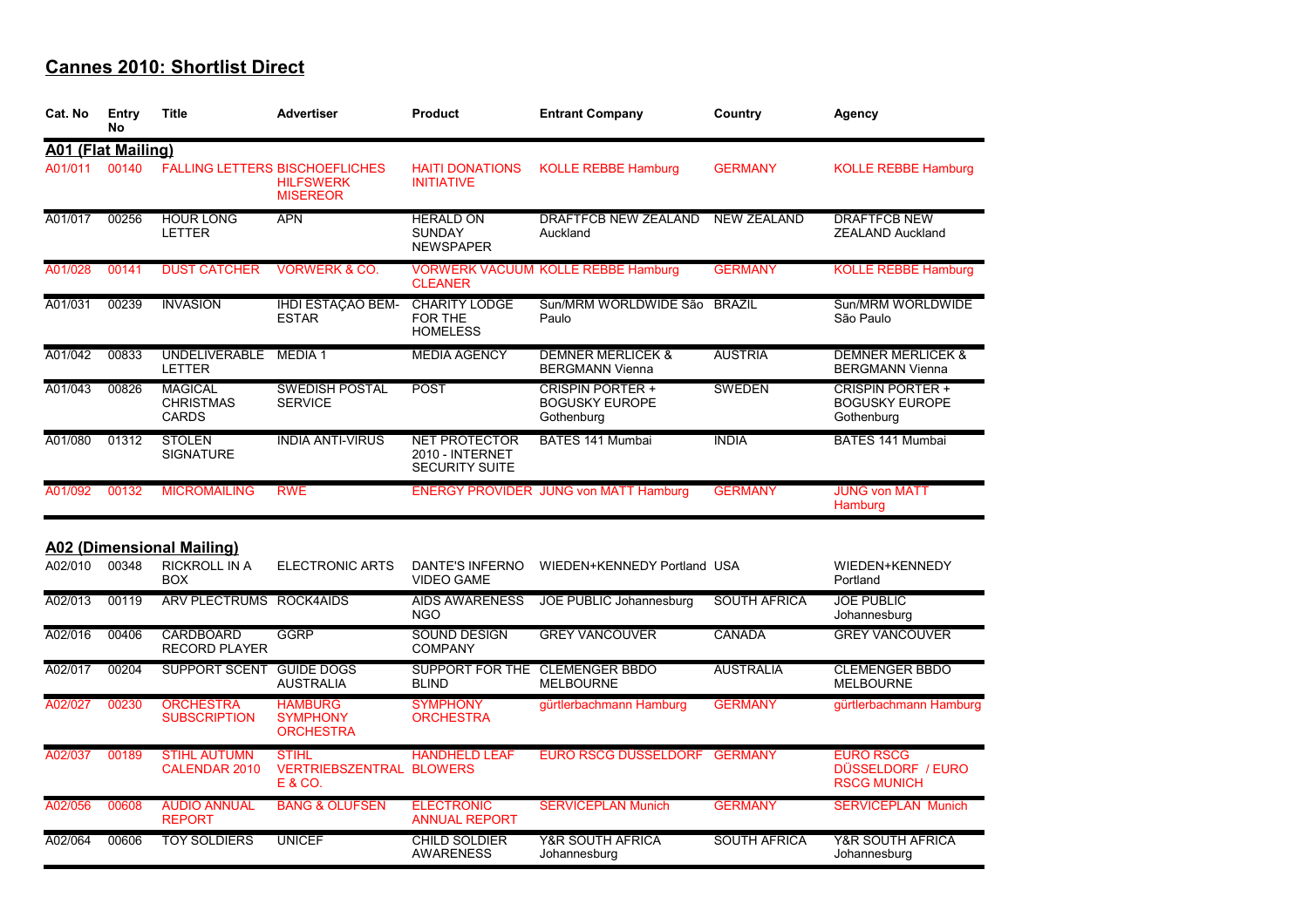| A02/065 | 00920 | LEFT/RIGHT<br><b>BLOGGER</b><br><b>OUTREACH</b>            | <b>ASICS</b>                                                 |                                                                | ASICS SPORTSTYLE AMSTERDAM WORLDWIDE          | <b>THE</b><br><b>NETHERLANDS</b> | AMSTERDAM<br><b>WORLDWIDE</b>                       |
|---------|-------|------------------------------------------------------------|--------------------------------------------------------------|----------------------------------------------------------------|-----------------------------------------------|----------------------------------|-----------------------------------------------------|
| A02/067 | 00690 | <b>MAGIC MIRROR</b><br><b>MAILING</b>                      | <b>UNILEVER</b>                                              |                                                                | DOVE BODY LOTION OGILVY FRANKFURT             | <b>GERMANY</b>                   | <b>OGILVY FRANKFURT</b>                             |
| A02/100 | 01100 | <b>ENSLAVED</b><br><b>CHILDREN-</b><br><b>WOODEN FRAME</b> | <b>BACHPAN BACHAO</b><br><b>ANDOLAN</b>                      | <b>INITIATIVE</b>                                              | ANTI-CHILD LABOUR McCANN WORLDGROUP<br>Mumbai | <b>INDIA</b>                     | McCANN WORLDGROUP<br>Mumbai                         |
| A02/108 | 00768 | PHOTO <sub>5</sub>                                         | <b>CANON AUSTRALIA</b>                                       | <b>CAMERA</b>                                                  | <b>LEO BURNETT SYDNEY</b>                     | <b>AUSTRALIA</b>                 | LEO BURNETT SYDNEY                                  |
| A02/110 | 01513 | <b>IMAGINARY</b><br><b>MUSICAL</b><br><b>INSTRUMENTS</b>   | <b>SAXSOFUNNY</b>                                            | <b>SOUND</b><br><b>PRODUCTION</b><br><b>COMPANY</b>            | DDB BRASIL São Paulo                          | <b>BRAZIL</b>                    | DDB BRASIL São Paulo                                |
| A02/111 | 01503 | POP UP CLOSET                                              | <b>LEVI'S JEANS</b>                                          | <b>JEANS</b>                                                   | <b>MORTIERBRIGADE Brussels</b>                | <b>BELGIUM</b>                   | <b>MORTIERBRIGADE</b><br><b>Brussels</b>            |
|         |       |                                                            | A03 (Direct Response Digital: Email Marketing)               |                                                                |                                               |                                  |                                                     |
| A03/005 | 00308 |                                                            | ECONETIC EMAIL FORD OF BRITAIN                               | <b>ECONETIC FUEL</b><br><b>EFFICIENT CARS</b>                  | <b>WUNDERMAN LONDON</b>                       |                                  | UNITED KINGDOM WUNDERMAN LONDON                     |
| A03/008 | 00284 | <b>SCROLL ALL THE</b><br><b>WAY DOWN</b>                   | <b>NEW ZEALAND</b><br><b>MARKETING</b><br><b>ASSOCIATION</b> | <b>MARKETING</b><br><b>SEMINAR</b>                             | <b>RAPP NEW ZEALAND</b><br>Auckland           | <b>NEW ZEALAND</b>               | <b>RAPP NEW ZEALAND</b><br>Auckland                 |
| A03/023 | 00668 | <b>MISSING</b><br><b>PICTURES</b>                          | <b>TOWER INSURANCE</b>                                       | <b>INSURANCE</b>                                               | <b>AIM PROXIMITY Auckland</b>                 | <b>NEW ZEALAND</b>               | <b>AIM PROXIMITY</b><br>Auckland                    |
|         |       |                                                            | A04 (Direct Response Digital: Mobile Marketing)              |                                                                |                                               |                                  |                                                     |
| A04/004 | 00150 | <b>NIKE TRUE CITY</b>                                      | <b>NIKE</b>                                                  | TRUE CITY IPHONE AKQA London<br><b>APPLICATION</b>             |                                               | UNITED KINGDOM AKQA London       |                                                     |
| A04/007 | 00175 | <b>RAIL OTAKU</b><br><b>CHAMPIONSHIP</b>                   | <b>KDDI</b>                                                  | EZ WEB                                                         | <b>HAKUHODO Tokyo</b>                         | <b>JAPAN</b>                     | <b>HAKUHODO Tokyo</b>                               |
| A04/008 | 00198 | <b>IT'S NOT A GOOD</b><br>TIME TO GO OUT                   | <b>DARPAPAYA</b><br><b>RESTAURANT</b>                        | <b>DARPAPAYA</b><br><b>DELIVERY</b>                            | PROXIMITY COLOMBIA<br>Bogota                  | <b>COLOMBIA</b>                  | PROXIMITY COLOMBIA<br>Bogota                        |
| A04/010 | 00552 | <b>POCKET TV</b>                                           | <b>SONY ERICSSON UK</b>                                      | <b>WALKMAN PHONES IRIS London</b>                              |                                               | <b>UNITED KINGDOM</b>            | <b>IRIS London</b>                                  |
| A04/016 | 00581 | <b>REAL RACING GTI VOLKSWAGEN</b>                          |                                                              | <b>GOLF GTI</b>                                                | <b>AKQA Washington</b>                        | <b>USA</b>                       | AKQA Washington                                     |
| A04/019 | 01009 | <b>HIDDEN SOUND</b><br><b>CAMPAIGN</b>                     | <b>ZOO RECORDS</b>                                           | <b>ALTERNATIVE</b><br><b>MUSIC SHOP</b>                        | <b>LEO BURNETT Hong Kong</b>                  | <b>HONG KONG</b>                 | <b>LEO BURNETT Hong</b><br>Kong                     |
| A04/022 | 01161 | <b>LAST CALL</b>                                           | <b>NBC UNIVERSAL</b><br><b>GLOBAL NETWORKS</b>               | <b>13TH STREET - TV</b><br><b>CHANNEL</b>                      | <b>JUNG von MATT Hamburg</b>                  | <b>GERMANY</b>                   | <b>JUNG von MATT</b><br>Hamburg                     |
| A04/023 | 01128 | <b>CALL FOR HELP</b>                                       | <b>UNIFEM</b>                                                | <b>WOMEN'S RIGHTS</b><br><b>AND GENDER</b><br><b>AWARENESS</b> | <b>DDB SINGAPORE</b>                          | <b>SINGAPORE</b>                 | <b>DDB SINGAPORE</b>                                |
| A04/026 | 01051 | SHAKEDOWN                                                  | <b>SAMSUNG</b>                                               | B2100 MOBILE<br><b>PHONE</b>                                   | FROM STOCKHOLM WITH<br><b>LOVE Stockholm</b>  | <b>SWEDEN</b>                    | <b>FROM STOCKHOLM</b><br><b>WITH LOVE Stockholm</b> |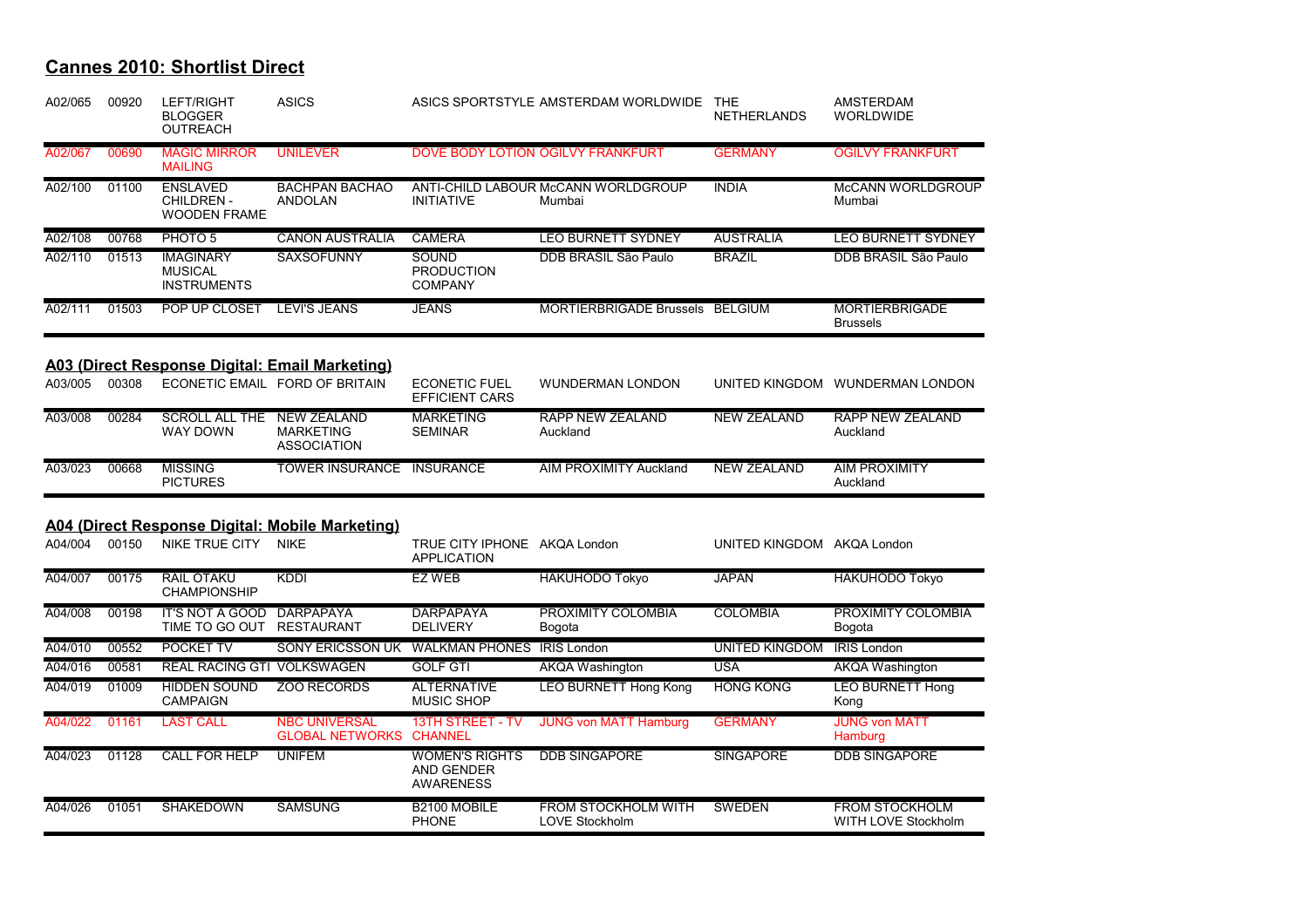#### **A05 (Direct Response Digital: E-commerce, Online Advertising, Brand Awareness &**

| Social Media) |       |                                                         |                                                                   |                                                          |                                         |                                  |                                              |
|---------------|-------|---------------------------------------------------------|-------------------------------------------------------------------|----------------------------------------------------------|-----------------------------------------|----------------------------------|----------------------------------------------|
| A05/004       | 00033 | <b>STANISLAV</b>                                        | <b>MINISTRY OF</b><br><b>JUSTICE</b>                              | <b>CYBERCRIME</b><br><b>AWARENESS</b><br><b>CAMPAIGN</b> | KONG Amsterdam                          | <b>THE</b><br><b>NETHERLANDS</b> | KONG Amsterdam                               |
| A05/007       | 00329 | <b>VIRTUAL STRIKE</b>                                   | <b>ASSOCIATION OF</b><br><b>COMMUNICATION</b><br><b>COMPANIES</b> | <b>COMPETITION</b><br><b>CHARTER</b>                     | <b>FAMOUS Brussels</b>                  | <b>BELGIUM</b>                   | <b>FAMOUS Brussels</b>                       |
| A05/024       | 00441 | <b>BABY ELEPHANT</b>                                    | <b>ANTWERP 700</b>                                                | $\overline{200}$                                         | <b>BOONDOGGLE Leuven</b>                | <b>BELGIUM</b>                   | <b>BOONDOGGLE Leuven</b>                     |
| A05/036       | 00612 | <b>DESIGN FOR</b><br><b>CARE</b>                        | <b>DAS HUNGER</b><br><b>PROJEKT</b>                               | <b>FUNDRAISING</b><br><b>INITIATIVE</b>                  | <b>SERVICEPLAN Munich</b>               | <b>GERMANY</b>                   | <b>SERVICEPLAN Munich</b>                    |
| A05/040       | 00804 | <b>THE WORLDS</b><br><b>FIRST SMS-</b><br><b>MUSEUM</b> | TELE <sub>2</sub>                                                 | <b>CHEAPER SMS</b>                                       | <b>SMFB Oslo</b>                        | <b>NORWAY</b>                    | SMFB Oslo /<br><b>MEDIAFRONT Oslo</b>        |
| A05/051       | 00814 | <b>DELIVER HOPE</b><br><b>TO AFRICA</b>                 | <b>BISCHOEFLICHES</b><br><b>HILFSWERK</b><br><b>MISEREOR</b>      | <b>CHARITY</b><br><b>DONATIONS</b>                       | <b>KOLLE REBBE Hamburg</b>              | <b>GERMANY</b>                   | <b>KOLLE REBBE Hamburg</b>                   |
| A05/056       | 01024 | <b>IKILLA</b><br>FRIEND.COM                             | <b>NBC UNIVERSAL</b>                                              | <b>TV NETWORK</b>                                        | <b>BETC EURO RSCG Paris</b>             | <b>FRANCE</b>                    | <b>BETC EURO RSCG Paris</b>                  |
| A05/057       | 01283 | <b>FOREVER YOUNG POSTEN</b>                             |                                                                   | <b>SWEDISH POST</b>                                      | ÅKESTAM HOLST Stockholm SWEDEN          |                                  | <b>ÅKESTAM HOLST</b><br>Stockholm            |
| A05/063       | 01073 | <b>SAVE LOLA THE</b><br><b>TURTLE</b>                   | <b>CUENTAGOTAS</b>                                                | <b>WATER</b><br><b>AWARENESS</b><br><b>ASSOCIATION</b>   | <b>RUIZ NICOLI LINEAS Madrid</b>        | <b>SPAIN</b>                     | <b>RUIZ NICOLI LINEAS</b><br>Madrid          |
| A05/077       | 01064 | <b>IQ FONT</b>                                          | <b>TOYOTA</b>                                                     | IQ                                                       | <b>HAPPINESS BRUSSELS</b>               | <b>BELGIUM</b>                   | <b>HAPPINESS BRUSSELS</b>                    |
| A05/085       | 01424 | <b>UNBOX THE</b><br><b>BANNER</b>                       | <b>IKEA</b>                                                       | <b>IKEA SALE</b>                                         | <b>GRABARZ &amp; PARTNER</b><br>Hamburg | <b>GERMANY</b>                   | <b>GRABARZ &amp; PARTNER</b><br>Hamburg      |
| A05/101       | 01469 | QUIQUE THE<br><b>HEAD</b>                               | <b>DIESEL</b>                                                     | <b>MOWIE</b><br><b>MOTORCYCLE</b><br><b>HELMETS</b>      | <b>SHACKLETON Madrid</b>                | <b>SPAIN</b>                     | <b>SHACKLETON Madrid</b>                     |
| A05/112       | 01083 | <b>CASTING</b>                                          | <b>GRUPO Q</b>                                                    | <b>PLAYBOY</b><br><b>MAGAZINE</b>                        | <b>GREY ARGENTINA Buenos</b><br>Aires   | <b>ARGENTINA</b>                 | <b>GREY ARGENTINA</b><br><b>Buenos Aires</b> |

| A06/002 | 00191 | <b>THE RIGHT</b><br><b>RESOLUTION IS</b><br>ON THE WEB | <b>GETTY IMAGES</b> | <b>WEB &amp; MOBILE</b><br><b>SUITE</b>                       | <b>RED URBAN Munich</b>                     | <b>GERMANY</b>     | <b>RED URBAN Munich</b>     |
|---------|-------|--------------------------------------------------------|---------------------|---------------------------------------------------------------|---------------------------------------------|--------------------|-----------------------------|
| A06/003 | 00531 | THE HERO                                               | <b>RADIOTJÄNST</b>  | <b>BROADCASTING</b><br><b>TAX PAYMENT</b><br><b>AWARENESS</b> | DRAFTFCB Stockholm                          | <b>SWEDEN</b>      | <b>DRAFTFCB Stockholm</b>   |
| A06/016 | 00673 | LIVE RESCUE                                            | COASTGUARD NZ       | <b>SERVICES</b>                                               | SEARCH & RESCUE DDB NEW ZEALAND<br>Auckland | <b>NEW ZEALAND</b> | DDB NEW ZEALAND<br>Auckland |

**A07 (Ambient Media (Large Scale))**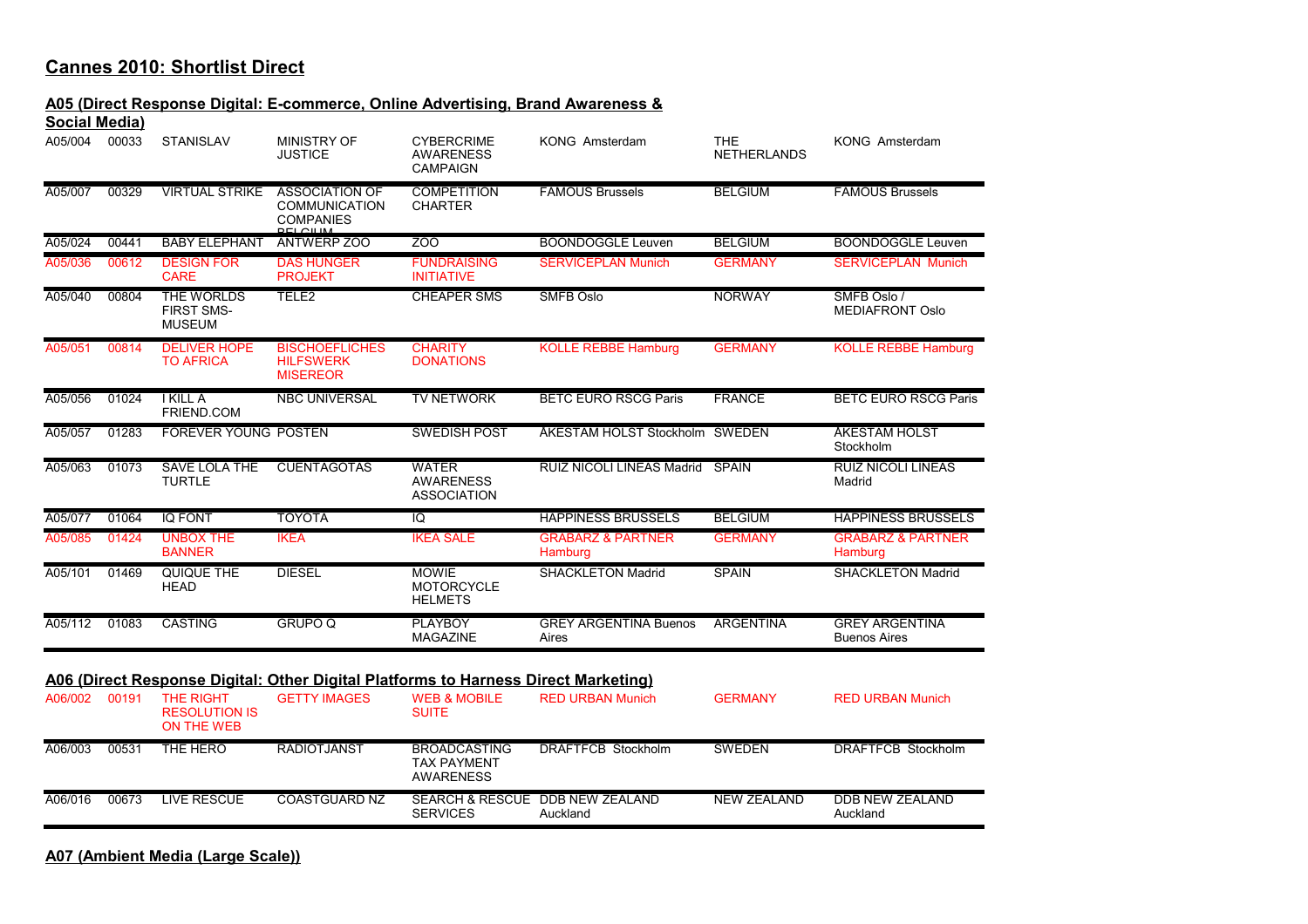| A07/012 | 00475 | EYE IN THE SKY                                      | <b>KG SCIENTIFIC</b><br><b>AUTOMATION</b>                      | <b>DEVICES</b>                            | <b>GPS PET TRACKING OGILVY SHANGHAI</b>                                | <b>CHINA</b>          | <b>OGILVY SHANGHAI</b>                                                  |
|---------|-------|-----------------------------------------------------|----------------------------------------------------------------|-------------------------------------------|------------------------------------------------------------------------|-----------------------|-------------------------------------------------------------------------|
| A07/019 | 00172 | THE WALL SALE                                       | <b>SONY MARKETING</b><br><b>JAPAN</b>                          | <b>RECYCLED JEANS</b><br><b>PROMOTION</b> | <b>HAKUHODO KETTLE Tokyo</b>                                           | <b>JAPAN</b>          | <b>HAKUHODO KETTLE</b><br>Tokyo / HAKUHODO<br>Tokyo                     |
| A07/022 | 00457 | <b>RELOAD</b>                                       | <b>TRICOM</b>                                                  | <b>BROADBAND</b><br><b>INTERNET</b>       | PAGÉS BBDO Santo Domingo DOMINICAN                                     | <b>REPUBLIC</b>       | PAGÉS BBDO Santo<br>Domingo / OMD<br><b>DOMINICANA Santo</b><br>Domingo |
| A07/028 | 00501 | <b>ANDES</b><br><b>TELETRANSPORT</b><br>ER          | <b>INBEV</b>                                                   | <b>BEER</b>                               | <b>DEL CAMPO/NAZCA</b><br><b>SAATCHI &amp; SAATCHI Buenos</b><br>Aires | <b>ARGENTINA</b>      | <b>DEL CAMPO/NAZCA</b><br>SAATCHI & SAATCHI<br><b>Buenos Aires</b>      |
| A07/029 | 00630 | <b>AUDITORIUM</b>                                   | <b>HEINEKEN ITALIA</b>                                         | <b>BEER</b>                               | <b>JWT ITALIA Milan</b>                                                | <b>ITALY</b>          | <b>JWT ITALIA Milan</b>                                                 |
| A07/031 | 00682 | <b>GET ON THE</b><br><b>FIELD</b>                   | <b>SCC - CENTRAL DE</b><br><b>CERVEJAS</b>                     | <b>SAGRES BEER</b>                        | <b>FISCHER PORTUGAL Lisbon PORTUGAL</b>                                |                       | <b>FISCHER PORTUGAL</b><br>Lisbon                                       |
| A07/032 | 00738 | <b>WORLD'S</b><br><b>BIGGEST</b><br><b>SIGNPOST</b> | <b>NOKIA</b>                                                   | <b>NAVIGATION</b><br><b>SERVICES</b>      | <b>FARFAR Stockholm</b>                                                | SWEDEN                | <b>FARFAR Stockholm</b>                                                 |
| A07/042 | 00399 | <b>GOODBYE CITI</b>                                 | <b>VOLKSWAGEN</b><br><b>SOUTH AFRICA</b>                       | CITI GOLF                                 | <b>OGILVY CAPE TOWN</b>                                                | <b>SOUTH AFRICA</b>   | <b>OGILVY CAPE TOWN</b>                                                 |
| A07/049 | 00925 | <b>SINGALONG</b>                                    | <b>T-MOBILE</b>                                                | <b>MOBILE PHONE</b><br><b>NETWORK</b>     | SAATCHI & SAATCHI London UNITED KINGDOM                                |                       | <b>SAATCHI &amp; SAATCHI</b><br>London                                  |
| A07/053 | 01176 | <b>COUPON</b><br><b>BILLBOARD</b>                   | <b>JAMES READY</b>                                             | <b>BEER</b>                               | <b>LEO BURNETT TORONTO</b>                                             | CANADA                | <b>LEO BURNETT</b><br><b>TORONTO</b>                                    |
| A07/054 | 01090 | <b>EMPTY TABLES</b>                                 | <b>LATET</b>                                                   | <b>FUND RAISING</b><br><b>EVENT</b>       | <b>SHALMOR AVNON</b><br>AMICHAY/Y&R INTERACTIVE<br><b>TEL AVIV</b>     | <b>ISRAEL</b>         | <b>SHALMOR AVNON</b><br>AMICHAY/Y&R<br><b>INTERACTIVE TEL AVIV</b>      |
| A07/056 | 01002 | <b>FRESH STONE-</b><br><b>AGE-MEAT</b>              | <b>BOSCH</b><br><b>INTERNATIONAL</b>                           | <b>REFRIGERATORS</b>                      | <b>DDB GERMANY BERLIN</b>                                              | <b>GERMANY</b>        | <b>DDB GERMANY BERLIN</b>                                               |
| A07/061 | 01154 | 500-WAYS                                            | THE ART INSTITUTE ART INSTITUTE<br>OF CHICAGO                  |                                           | <b>ENERGY BBDO Chicago</b>                                             | <b>USA</b>            | <b>ENERGY BBDO Chicago</b>                                              |
| A07/064 | 00997 | <b>HUMAN WEBSITE</b>                                | UNIVERSITY OF<br><b>AARHUS</b>                                 | <b>UNIVERSITY</b>                         | <b>UNCLE GREY Århus</b>                                                | <b>DENMARK</b>        | <b>UNCLE GREY Århus</b>                                                 |
| A07/065 | 01242 | <b>SANDWICH</b>                                     | <b>PEPSICO</b>                                                 | <b>WALKERS CRISPS</b>                     | <b>ABBOTT MEAD VICKERS</b><br><b>BBDO</b> London                       | <b>UNITED KINGDOM</b> | <b>ABBOTT MEAD VICKERS</b><br><b>BBDO London</b>                        |
| A07/091 | 00772 | PHOTO <sub>5</sub>                                  | <b>CANON AUSTRALIA</b>                                         | <b>CAMERA</b>                             | <b>LEO BURNETT SYDNEY</b>                                              | <b>AUSTRALIA</b>      | <b>LEO BURNETT SYDNEY</b>                                               |
|         |       |                                                     | A08 (Ambient Media & Print Collateral, Non-Mail (Small Scale)) |                                           |                                                                        |                       |                                                                         |
| A08/038 | 00387 | <b>AIDS MASK</b>                                    | <b>OJUS MEDICAL</b><br><b>INSTITUTE</b>                        | <b>AIDS AWARENESS</b>                     | <b>GREY WORLDWIDE INDIA</b><br>Mumbai                                  | <b>INDIA</b>          | <b>GREY WORLDWIDE</b><br><b>INDIA Mumbai</b>                            |
| A08/040 | 00984 | <b>SCENTED</b><br><b>BANNER</b>                     | <b>NATURA</b>                                                  | <b>KAIAK MEN'S</b><br><b>FRAGRANCE</b>    | <b>ID\TBWA São Paulo</b>                                               | <b>BRAZIL</b>         | <b>ID\TBWA São Paulo</b>                                                |
| A08/060 | 01189 | <b>WHOPPER FACE</b>                                 | <b>BURGER KING</b>                                             | <b>WHOPPER</b>                            | OGILVY BRASIL São Paulo                                                | <b>BRAZIL</b>         | OGILVY BRASIL São<br>Paulo                                              |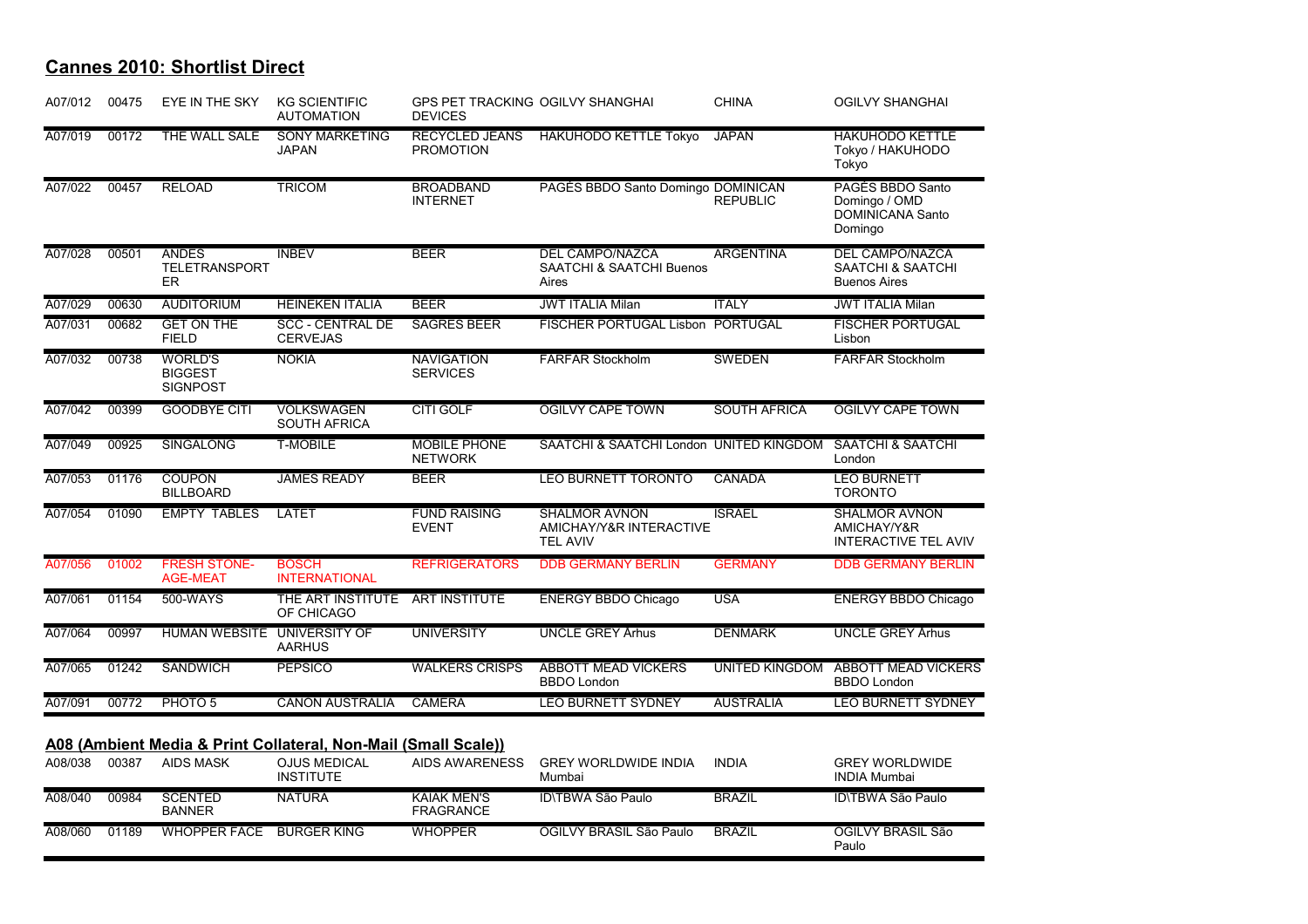| A08/063 | 01080 | <b>BABY PACIFIERS</b>             | COLOMBIAN<br><b>MILITARY FORCES</b>    | <b>OUTREACH</b><br><b>PROGRAMME</b>    | DDB COLOMBIA Bogotá                          | <b>COLOMBIA</b>  | DDB COLOMBIA Bogotá                          |
|---------|-------|-----------------------------------|----------------------------------------|----------------------------------------|----------------------------------------------|------------------|----------------------------------------------|
| A08/072 | 01216 | <b>BEER IS</b><br><b>CURRENCY</b> | LION NATHAN<br>AUSTRALIA               | <b>TOOHEY'S NEW</b><br><b>BEER</b>     | SAATCHI & SAATCHI<br><b>AUSTRALIA Sydney</b> | <b>AUSTRALIA</b> | SAATCHI & SAATCHI<br><b>AUSTRALIA Sydney</b> |
| A08/074 | 01181 | A LEGEND<br>ABUSED                | <b>FRIENDS FOR</b><br><b>EDUCATION</b> | <b>FRIENDS FOR</b><br><b>EDUCATION</b> | McCANN WORLDGROUP<br>Mumbai                  | <b>INDIA</b>     | McCANN WORLDGROUP<br>Mumbai                  |
| A08/079 | 01444 | MESSAGE IN A<br><b>BOTTLE</b>     | <b>FUNDACION ALTIUS</b>                | <b>CHILDREN'S</b><br><b>CHARITY</b>    | <b>LEO BURNETT IBERIA</b><br>Madrid          | <b>SPAIN</b>     | <b>LEO BURNETT IBERIA</b><br>Madrid          |

#### **A09 (Direct Response Broadcast: TV, Radio & Infomercials)**

| A09/014 | 00378 | <b>IT'S NO PICNIC</b>                    | <b>CADBURY</b>                             | <b>BAR</b>                                           | PICNIC CHOCOLATE GEORGE PATTERSON Y&R<br>Melbourne | <b>AUSTRALIA</b> | <b>GEORGE PATTERSON</b><br>Y&R Melbourne |
|---------|-------|------------------------------------------|--------------------------------------------|------------------------------------------------------|----------------------------------------------------|------------------|------------------------------------------|
| A09/016 | 00697 | <b>REAR VIEW</b><br><b>MIRROR CINEMA</b> | <b>EUROPCAR</b><br><b>GERMANY</b>          | <b>EUROPCAR</b><br><b>MINIBUS SPECIAL</b>            | <b>OGILVY FRANKFURT</b>                            | <b>GERMANY</b>   | <b>OGILVY FRANKFURT</b>                  |
| A09/017 | 01059 | <b>ELECTRICALLY</b><br>OPERATED BOOT     | SKODA AUTO<br>POLSKA                       | <b>SUPERB ESTATE</b>                                 | <b>CHANGE INTEGRATED</b><br>Warsaw                 | <b>POLAND</b>    | <b>CHANGE INTEGRATED</b><br>Warsaw       |
| A09/018 | 01137 | DRAMA QUEEN                              | YOUNG DIRECTOR<br>AWARD BY CFP-<br>E/SHOTS | YOUNG DIRECTOR<br>AWARD                              | <b>TBWA\PHS HELSINKI</b>                           | <b>FINLAND</b>   | <b>TBWA\PHS HELSINKI</b>                 |
| A09/020 | 00649 | <b>START THINKING</b><br><b>SOLDIER</b>  | BRITISH ARMY/C.O.I                         | <b>BRITISH ARMY</b><br><b>RECRUITMENT</b>            | PUBLICIS London                                    | UNITED KINGDOM   | PUBLICIS London                          |
| A09/025 | 01079 | <b>RINGTOWNS</b>                         | CLARO                                      | <b>MOBILE NETWORK</b><br>COVERAGE<br><b>CAMPAIGN</b> | OGILVY GUATEMALA                                   | <b>GUATEMALA</b> | OGILVY GUATEMALA                         |

#### **A10 (Direct Response Print or Standard Outdoor, including Inserts)**

| A10/009 | 00394 | <b>TAKE AWAY</b><br><b>DERELICT</b>                | <b>NEUNERHAUS</b>                                            | <b>HOMLESS</b><br><b>FUNDRAISING</b>         | EURO RSCG VIENNA                 | <b>AUSTRIA</b>     | EURO RSCG VIENNA                          |
|---------|-------|----------------------------------------------------|--------------------------------------------------------------|----------------------------------------------|----------------------------------|--------------------|-------------------------------------------|
| A10/023 | 01177 | COUPON<br><b>BILLBOARD</b>                         | <b>JAMES READY</b>                                           | <b>BEER</b>                                  | <b>LEO BURNETT TORONTO</b>       | CANADA             | LEO BURNETT<br><b>TORONTO</b>             |
| A10/026 | 01336 | WAX AD                                             | <b>PEUGEOT</b>                                               | <b>207 QUIKSILVER</b>                        | LODUCCA MPM São Paulo            | <b>BRAZIL</b>      | LODUCCA MPM São<br>Paulo                  |
| A10/035 | 01237 | <b>NIGHTBUS</b>                                    | DE LIJN                                                      | <b>PUBLIC</b><br>TRANSPORT                   | DUVAL GUILLAUME Brussels BELGIUM |                    | <b>DUVAL GUILLAUME</b><br><b>Brussels</b> |
|         |       |                                                    |                                                              |                                              |                                  |                    |                                           |
|         |       |                                                    |                                                              | <b>UUNIT ANT</b>                             |                                  |                    |                                           |
|         |       | <b>B01 (Loyalty/Continuity Schemes)</b>            |                                                              |                                              |                                  |                    |                                           |
| B01/001 | 00092 | <b>ROMANTIC</b><br><b>POWER</b><br><b>BLACKOUT</b> | <b>CENTRALSCHWEIZE</b><br><b>RISCHE</b><br><b>KRAFTWERKE</b> | <b>CENTRAL SWISS</b><br><b>POWER STATION</b> | RUF LANZ Zürich                  | <b>SWITZERLAND</b> | RUF LANZ Zürich                           |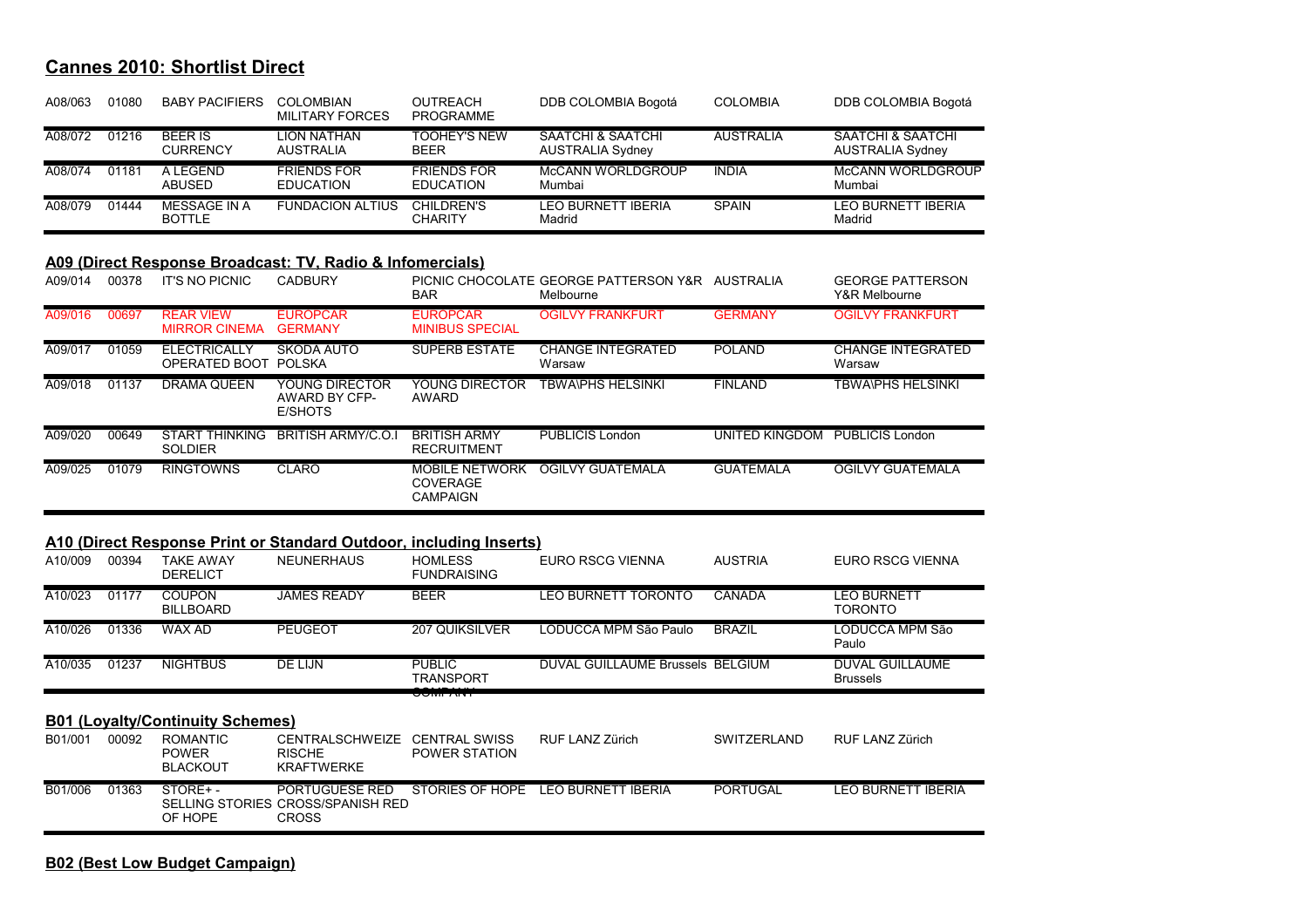| B02/026 | 00843 | <b>FACEBOOK</b><br><b>SHOWROOM</b>                       | <b>IKEA</b>                                                                          | <b>DEPARTMENT</b><br><b>STORE</b>           | <b>FORSMAN &amp; BODENFORS</b><br>Gothenburg                | <b>SWEDEN</b>                    | <b>FORSMAN &amp;</b><br><b>BODENFORS Gothenburg</b>                                     |
|---------|-------|----------------------------------------------------------|--------------------------------------------------------------------------------------|---------------------------------------------|-------------------------------------------------------------|----------------------------------|-----------------------------------------------------------------------------------------|
| B02/035 | 00921 | LEFT/RIGHT<br><b>BLOGGER</b><br><b>OUTREACH</b>          | <b>ASICS</b>                                                                         |                                             | ASICS SPORTSTYLE AMSTERDAM WORLDWIDE                        | <b>THE</b><br><b>NETHERLANDS</b> | <b>AMSTERDAM</b><br><b>WORLDWIDE</b>                                                    |
| B02/043 | 01190 | <b>DONATE YOUR</b><br><b>WEBSITE</b>                     | <b>GRAACC</b>                                                                        | <b>CHILDREN'S</b><br><b>CANCER NGO</b>      | OGILVY BRASIL São Paulo                                     | <b>BRAZIL</b>                    | OGILVY BRASIL São<br>Paulo                                                              |
| B02/060 | 01374 |                                                          | DOYOUCHAT.COM NEITHER WHORES<br><b>NOR SUBMISSIVES</b>                               | <b>FEMINIST</b><br><b>MOVEMENT</b>          | <b>PUBLICIS CONSEIL Paris</b>                               | <b>FRANCE</b>                    | <b>PUBLICIS CONSEIL Paris</b><br>/ PUBLICIS NET Paris                                   |
| B02/061 | 01305 | <b>WANTED</b>                                            | <b>ATRÁPALO</b>                                                                      | <b>ONLINE TRAVEL</b><br><b>AGENCY</b>       | <b>DOUBLEYOU Barcelona</b>                                  | <b>SPAIN</b>                     | DOUBLEYOU Barcelona                                                                     |
|         |       | <b>B04 (Traffic &amp; Brand Building)</b>                |                                                                                      |                                             |                                                             |                                  |                                                                                         |
| B04/018 | 00731 | <b>THE</b><br>A MOVIE YOU<br><b>WILL NEVER SEE</b>       | MINISTRY OF<br>SOUNDTRACK OF CULTURE OF COSTA LITERATURE<br><b>RICA &amp; SINABI</b> | <b>COSTA RICAN</b>                          | JWT COSTA RICA San José                                     | <b>COSTA RICA</b>                | <b>JWT COSTA RICA San</b><br>José                                                       |
| B04/038 | 01155 | 500-WAYS                                                 | THE ART INSTITUTE ART INSTITUTE<br>OF CHICAGO                                        |                                             | <b>ENERGY BBDO Chicago</b>                                  | <b>USA</b>                       | <b>ENERGY BBDO Chicago</b>                                                              |
| B04/040 | 01490 | GUINNESS 250                                             | <b>GUINNESS/DIAGEO</b>                                                               | <b>GUINNESS 250TH</b><br><b>ANNIVERSARY</b> | SAATCHI & SAATCHI London UNITED KINGDOM                     |                                  | <b>SAATCHI &amp; SAATCHI</b><br>London / SAATCHI &<br>SAATCHI X London                  |
| B04/042 | 01426 | <b>FURNITURE ART</b>                                     | <b>IKEA</b>                                                                          |                                             | ASSEMBLY SERVICE GRABARZ & PARTNER<br>Hamburg               | <b>GERMANY</b>                   | <b>GRABARZ &amp; PARTNER</b><br>Hamburg / LUKAS<br><b>LINDEMANN ROSINSKI</b><br>Hamburg |
| B04/047 | 00913 | <b>HARDCHORUS</b>                                        | <b>PUMA</b>                                                                          | LOVE = FOOTBALL                             | <b>DROGA5 New York</b>                                      | <b>USA</b>                       | <b>DROGA5 New York</b>                                                                  |
| B04/053 | 01221 | <b>NOTHING SOFT</b><br><b>GETS IN</b>                    | <b>TOYOTA MOTOR</b><br><b>CORPORATION</b>                                            | <b>4WD RANGE</b>                            | <b>SAATCHI &amp; SAATCHI</b><br><b>AUSTRALIA Sydney</b>     | <b>AUSTRALIA</b>                 | <b>SAATCHI &amp; SAATCHI</b><br><b>AUSTRALIA Sydney</b>                                 |
| B04/057 | 00774 | <b>PHOTOCHAINS</b>                                       | <b>CANON AUSTRALIA</b>                                                               |                                             | EOS DSLR CAMERA LEO BURNETT SYDNEY                          | <b>AUSTRALIA</b>                 | LEO BURNETT SYDNEY                                                                      |
| B04/073 | 00077 | <b>SMASH</b>                                             | <b>K'S JAPAN</b>                                                                     | <b>GUITAR COMPANY</b>                       | <b>HAKUHODO Tokyo</b>                                       | <b>JAPAN</b>                     | <b>HAKUHODO Tokyo</b>                                                                   |
|         |       | <b>C01 (Fast Moving Consumer Goods)</b>                  |                                                                                      |                                             |                                                             |                                  |                                                                                         |
| C01/005 | 00169 | LURE THE OTAKU! KINREI                                   | <b>CORPORATION</b>                                                                   | <b>SENGOKU UDON</b><br><b>NOODLES</b>       | <b>DENTSU Tokyo</b>                                         | <b>JAPAN</b>                     | <b>DENTSU Tokyo</b>                                                                     |
| C01/007 | 00164 | <b>6 BEERS OF</b><br><b>SEPARATION</b>                   | <b>LION NATHAN</b><br><b>AUSTRALIA</b>                                               | <b>TOOHEY'S EXTRA</b><br>DRY BEER           | <b>BMF Sydney</b>                                           | <b>AUSTRALIA</b>                 | BMF Sydney / HOLLER<br>Sydney                                                           |
| C01/010 | 00503 | <b>ANDES</b><br>TELETRANSPORT<br><b>ER</b>               | <b>INBEV</b>                                                                         | <b>BEER</b>                                 | <b>DEL CAMPO/NAZCA</b><br>SAATCHI & SAATCHI Buenos<br>Aires | <b>ARGENTINA</b>                 | <b>DEL CAMPO/NAZCA</b><br>SAATCHI & SAATCHI<br><b>Buenos Aires</b>                      |
| C01/016 | 00765 | <b>ERISTOFF</b><br><b>INTERNATIVE</b><br><b>FESTIVAL</b> | <b>GRUPO BACARDÍ</b>                                                                 | <b>ERISTOFF VODKA</b>                       | CP PROXIMITY Barcelona                                      | <b>SPAIN</b>                     | <b>CP PROXIMITY</b><br>Barcelona                                                        |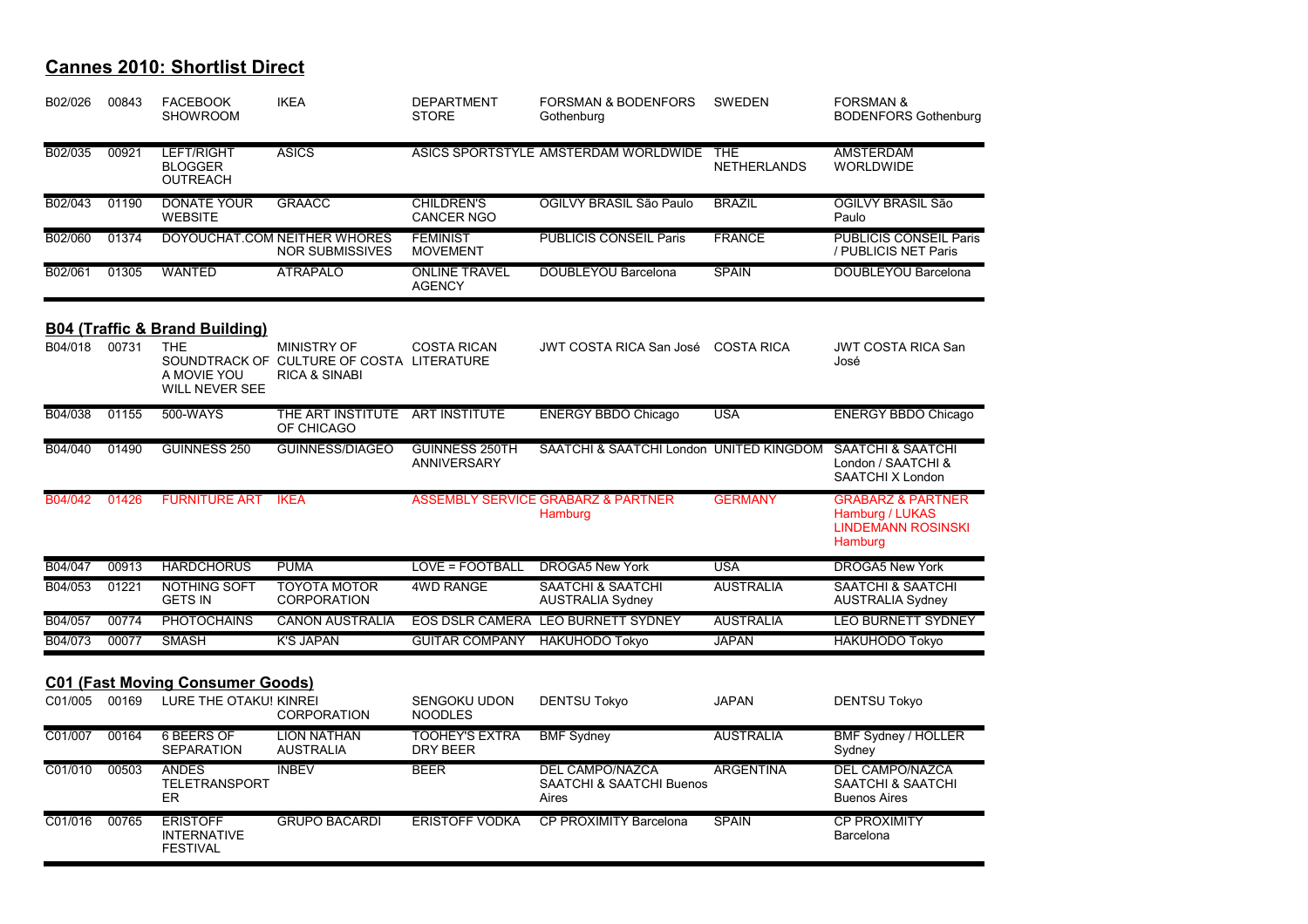| <b>C02 (Cars &amp; Automotive Services)</b> |
|---------------------------------------------|
|---------------------------------------------|

| C02/015 | 00767 | <u>CUZ (Cais &amp; Automotive Services)</u><br><b>COMPOSING</b><br>YOUR LIFE | <b>AUDI</b>                                                                           | <b>AUDI BIRTHDAY</b>                      | CP PROXIMITY Barcelona                                  | <b>SPAIN</b>          | <b>CP PROXIMITY</b><br>Barcelona                        |
|---------|-------|------------------------------------------------------------------------------|---------------------------------------------------------------------------------------|-------------------------------------------|---------------------------------------------------------|-----------------------|---------------------------------------------------------|
| C02/016 | 00583 | <b>REAL RACING GTI VOLKSWAGEN</b>                                            |                                                                                       | <b>GOLF GTI</b>                           | <b>AKQA Washington</b>                                  | <b>USA</b>            | <b>AKQA Washington</b>                                  |
| C02/025 | 01066 | <b>IQ FONT</b>                                                               | <b>TOYOTA</b>                                                                         | $\overline{10}$                           | <b>HAPPINESS BRUSSELS</b>                               | <b>BELGIUM</b>        | <b>HAPPINESS BRUSSELS</b>                               |
| C02/033 | 01222 | NOTHING SOFT<br><b>GETS IN</b>                                               | <b>TOYOTA MOTOR</b><br><b>CORPORATION</b>                                             | <b>4WD RANGE</b>                          | <b>SAATCHI &amp; SAATCHI</b><br><b>AUSTRALIA Sydney</b> | <b>AUSTRALIA</b>      | <b>SAATCHI &amp; SAATCHI</b><br><b>AUSTRALIA Sydney</b> |
|         |       |                                                                              | C03 (Other Consumer Products (including Durable Goods))                               |                                           |                                                         |                       |                                                         |
| C03/001 | 00046 | ADOBE RECORDS ADOBE SYSTEMS                                                  | <b>INCORPORATED</b>                                                                   | ADOBE CREATIVE<br>SUITE <sub>4</sub>      | <b>HAKUHODO Tokyo</b>                                   | <b>JAPAN</b>          | <b>HAKUHODO Tokyo</b>                                   |
| C03/008 | 00269 | <b>SEE THE LOVE</b>                                                          | <b>FRANZ CHINA</b><br><b>COLLECTION</b>                                               |                                           | CHINA COLLECTION OGILVY & MATHER TAIWAN<br>Taipei       | <b>CHINESE TAIPEI</b> | <b>OGILVY &amp; MATHER</b><br><b>TAIWAN Taipei</b>      |
| C03/020 | 00775 | <b>PHOTOCHAINS</b>                                                           | <b>CANON AUSTRALIA</b>                                                                |                                           | EOS DSLR CAMERA LEO BURNETT SYDNEY                      | <b>AUSTRALIA</b>      | <b>LEO BURNETT SYDNEY</b>                               |
| C05/018 | 00739 | <b>WORLD'S</b><br><b>BIGGEST</b><br><b>SIGNPOST</b>                          | C05 (Commercial Public Services, incl. Healthcare & Medical)<br><b>NOKIA</b>          | <b>NAVIGATION</b><br><b>SERVICES</b>      | <b>FARFAR Stockholm</b>                                 | <b>SWEDEN</b>         | <b>FARFAR Stockholm</b>                                 |
| C05/026 | 00926 | <b>JOSH'S BAND</b>                                                           | <b>T-MOBILE</b>                                                                       | <b>MOBILE PHONE</b><br><b>NETWORK</b>     | SAATCHI & SAATCHI London UNITED KINGDOM                 |                       | <b>SAATCHI &amp; SAATCHI</b><br>London                  |
| C05/027 | 00927 | <b>SINGALONG</b>                                                             | <b>T-MOBILE</b>                                                                       | <b>MOBILE PHONE</b><br><b>NETWORK</b>     | SAATCHI & SAATCHI London UNITED KINGDOM                 |                       | <b>SAATCHI &amp; SAATCHI</b><br>London                  |
| C05/032 | 01248 | ORCON + IGGY<br><b>POP</b>                                                   | ORCON BROADBAND BROADBAND                                                             |                                           | <b>SPECIAL GROUP Auckland</b>                           | <b>NEW ZEALAND</b>    | <b>SPECIAL GROUP</b><br>Auckland                        |
|         |       | <b>C06 (Travel, Entertainment &amp; Leisure)</b>                             |                                                                                       |                                           |                                                         |                       |                                                         |
| C06/001 | 00041 | 4320 LA/SYD                                                                  | V AUSTRALIA                                                                           | <b>AIRLINE</b>                            | <b>DROGA5 AUSTRALIA</b><br>Sydney                       | <b>AUSTRALIA</b>      | <b>DROGA5 AUSTRALIA</b><br>Sydney                       |
| C06/009 | 00326 | <b>ONE SHOT FOR</b><br><b>GLORY</b>                                          | <b>NEW ZEALAND</b><br><b>PROFESSIONAL</b><br><b>FOOTBALLERS</b><br><b>ASSOCIATION</b> | <b>ALL WHITES</b><br><b>FOOTBALL TEAM</b> | <b>CLEMENGER BBDO</b><br>Wellington                     | <b>NEW ZEALAND</b>    | <b>CLEMENGER BBDO</b><br>Wellington                     |
| C06/012 | 00265 | SOCCEROOS 2010 FOOTBALL<br>FIFA WORLD CUP FEDERATION<br><b>QUALIFIERS</b>    | <b>AUSTRALIA</b>                                                                      | <b>SOCCEROOS</b><br><b>FOOTBALL TEAM</b>  | <b>LOWE SYDNEY</b>                                      | <b>AUSTRALIA</b>      | <b>LOWE SYDNEY</b>                                      |
| C06/017 | 00443 | <b>BABY ELEPHANT</b>                                                         | <b>ANTWERP ZOO</b>                                                                    | ZOO                                       | <b>BOONDOGGLE Leuven</b>                                | <b>BELGIUM</b>        | <b>BOONDOGGLE Leuven</b>                                |
| C06/026 | 00724 | <b>SAY NO TO</b><br><b>WINTER BLUES</b>                                      | <b>PROMOTUR</b>                                                                       | <b>CANARY ISLANDS'</b><br><b>TOURISM</b>  | DDB ESPAÑA Barcelona                                    | <b>SPAIN</b>          | DDB ESPAÑA Barcelona                                    |

#### **C07 (Retail & E-Commerce, including Restaurants)**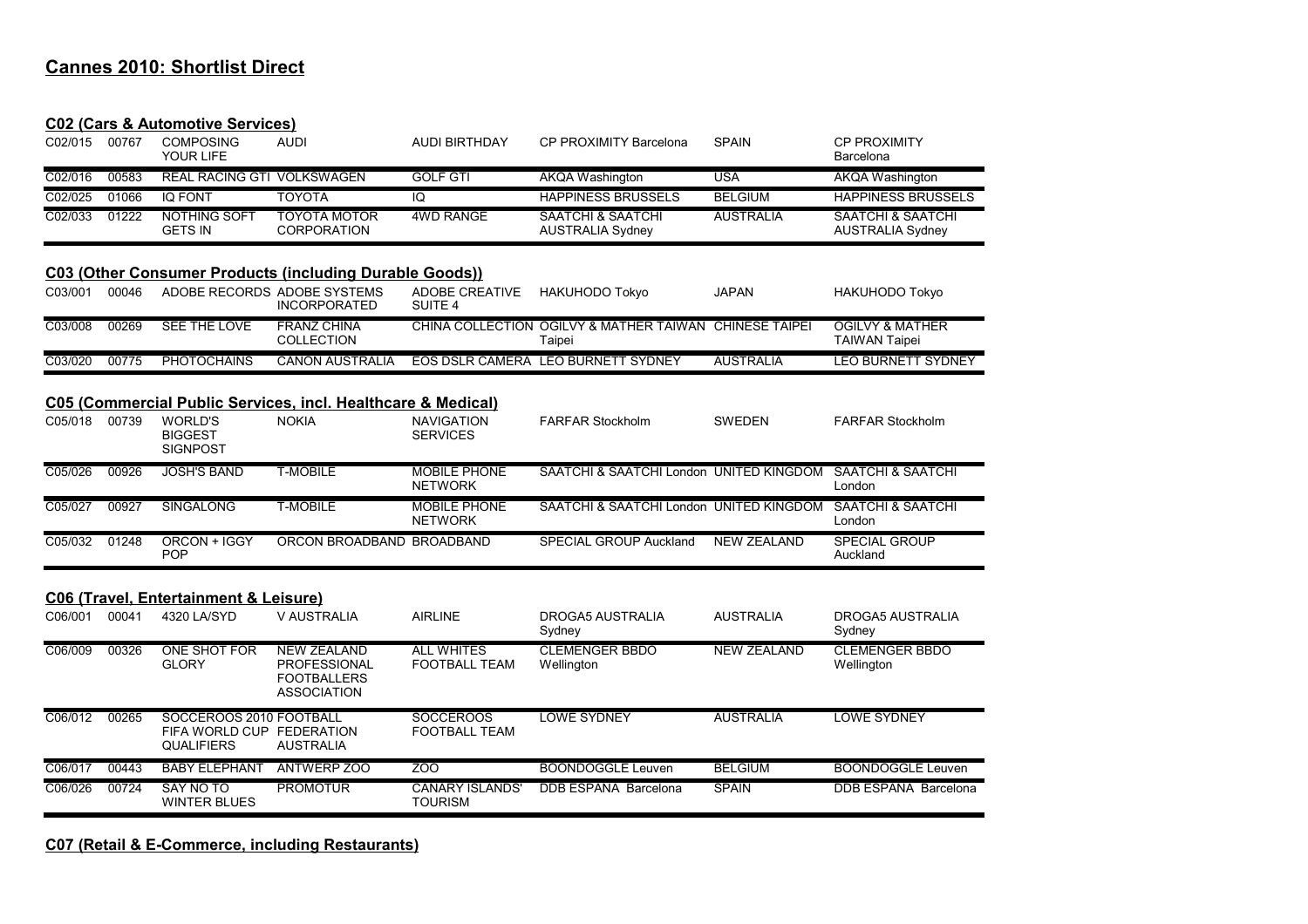| C07/011              | 01010 | <b>HIDDEN SOUND</b><br><b>CAMPAIGN</b>                        | <b>ZOO RECORDS</b>                                  | <b>ALTERNATIVE</b><br><b>MUSIC SHOP</b>             | <b>LEO BURNETT Hong Kong</b>          | <b>HONG KONG</b>             | <b>LEO BURNETT Hong</b><br>Kong              |
|----------------------|-------|---------------------------------------------------------------|-----------------------------------------------------|-----------------------------------------------------|---------------------------------------|------------------------------|----------------------------------------------|
| C07/018              | 01474 | QUIQUE THE<br><b>HEAD</b>                                     | <b>DIESEL</b>                                       | <b>MOWIE</b><br><b>MOTORCYCLE</b><br><b>HELMETS</b> | <b>SHACKLETON Madrid</b>              | <b>SPAIN</b>                 | <b>SHACKLETON Madrid</b>                     |
|                      |       | <b>C08 (Publications &amp; Media)</b>                         |                                                     |                                                     |                                       |                              |                                              |
| C08/010              | 01025 | <b>I KILL A</b><br>FRIEND.COM                                 | <b>NBC UNIVERSAL</b>                                | <b>TV NETWORK</b>                                   | <b>BETC EURO RSCG Paris</b>           | <b>FRANCE</b>                | <b>BETC EURO RSCG Paris</b>                  |
| C08/023              | 01477 | THE 13TH STREET CALLE 13 - NBC<br><b>CUISINE</b>              | <b>UNIVERSAL</b>                                    | <b>TV CHANNEL'S -</b><br>10TH ANNIVERSARY           | <b>SHACKLETON Madrid</b>              | <b>SPAIN</b>                 | <b>SHACKLETON Madrid</b>                     |
| C08/025              | 01084 | <b>CASTING</b>                                                | <b>GRUPO Q</b>                                      | <b>PLAYBOY</b><br><b>MAGAZINE</b>                   | <b>GREY ARGENTINA Buenos</b><br>Aires | <b>ARGENTINA</b>             | <b>GREY ARGENTINA</b><br><b>Buenos Aires</b> |
| C08/026              | 01507 | <b>ETERNAL</b><br><b>MOONWALK</b>                             | <b>STUDIO BRUSSELS</b>                              | <b>RADIO STATION</b>                                | MORTIERBRIGADE Brussels BELGIUM       |                              | <b>MORTIERBRIGADE</b><br><b>Brussels</b>     |
|                      |       | <b>C09 (Business Products &amp; Services)</b>                 |                                                     |                                                     |                                       |                              |                                              |
| C09/003              | 00330 | <b>SANTAMATIC</b>                                             | <b>BELGIAN LAWYERS</b><br><b>ASSOCIATION</b>        | LAWYERS SERVICE FAMOUS Brussels                     |                                       | <b>BELGIUM</b>               | <b>FAMOUS Brussels</b>                       |
| C09/005              | 00310 | <b>PRECISION</b><br><b>WEIGHING</b>                           | <b>KERN</b>                                         |                                                     | PRECISION SCALES WUNDERMAN LONDON     | UNITED KINGDOM               | <b>WUNDERMAN LONDON</b>                      |
| C09/009              | 00193 | <b>THE RIGHT</b><br><b>RESOLUTION IS</b><br><b>ON THE WEB</b> | <b>GETTY IMAGES</b>                                 | <b>WEB &amp; MOBILE</b><br><b>SUITE</b>             | <b>RED URBAN Munich</b>               | <b>GERMANY</b>               | <b>RED URBAN Munich</b>                      |
|                      |       | C10 (Corporate Image & Information)                           |                                                     |                                                     |                                       |                              |                                              |
| C10/010              | 00294 | <b>GIVING IS</b><br><b>GLORIOUS</b>                           | <b>MOTHER</b>                                       | <b>ADVERTISING</b><br><b>AGENCY</b>                 | <b>MOTHER London</b>                  | UNITED KINGDOM MOTHER London |                                              |
| C <sub>10</sub> /018 | 00513 | <b>SUPREME</b><br><b>SECURITY</b>                             | SUPREME SECURITY PRIVATE SECURITY ADVICO Y&R Zürich | <b>COMPANY</b>                                      |                                       | <b>SWITZERLAND</b>           | <b>ADVICO Y&amp;R Zürich</b>                 |
| C10/025              | 00618 | <b>AUDIO ANNUAL</b><br><b>REPORT</b>                          | <b>BANG &amp; OLUFSEN</b>                           | <b>ELECTRONIC</b><br><b>ANNUAL REPORT</b>           | <b>SERVICEPLAN Munich</b>             | <b>GERMANY</b>               | <b>SERVICEPLAN Munich</b>                    |
| C10/029              | 00374 | <b>SMASH</b>                                                  | <b>K'S JAPAN</b>                                    | <b>GUITAR COMPANY</b>                               | <b>HAKUHODO Tokyo</b>                 | <b>JAPAN</b>                 | <b>HAKUHODO Tokyo</b>                        |
| C10/051              | 01514 | <b>IMAGINARY</b><br><b>MUSICAL</b><br><b>INSTRUMENTS</b>      | <b>SAXSOFUNNY</b>                                   | <b>SOUND</b><br><b>PRODUCTION</b><br><b>COMPANY</b> | DDB BRASIL São Paulo                  | <b>BRAZIL</b>                | DDB BRASIL São Paulo                         |
| $\overline{C10/053}$ | 01508 | POP UP CLOSET                                                 | <b>LEVI'S JEANS</b>                                 | <b>JEANS</b>                                        | MORTIERBRIGADE Brussels BELGIUM       |                              | <b>MORTIERBRIGADE</b><br><b>Brussels</b>     |
| C10/061              | 00634 | <b>AUDITORIUM</b>                                             | <b>HEINEKEN ITALIA</b>                              | <b>BEER</b>                                         | <b>JWT ITALIA Milan</b>               | <b>ITALY</b>                 | <b>JWT ITALIA Milan</b>                      |

#### **C11 (Charities, Public Health & Safety, Public Awareness Messages)**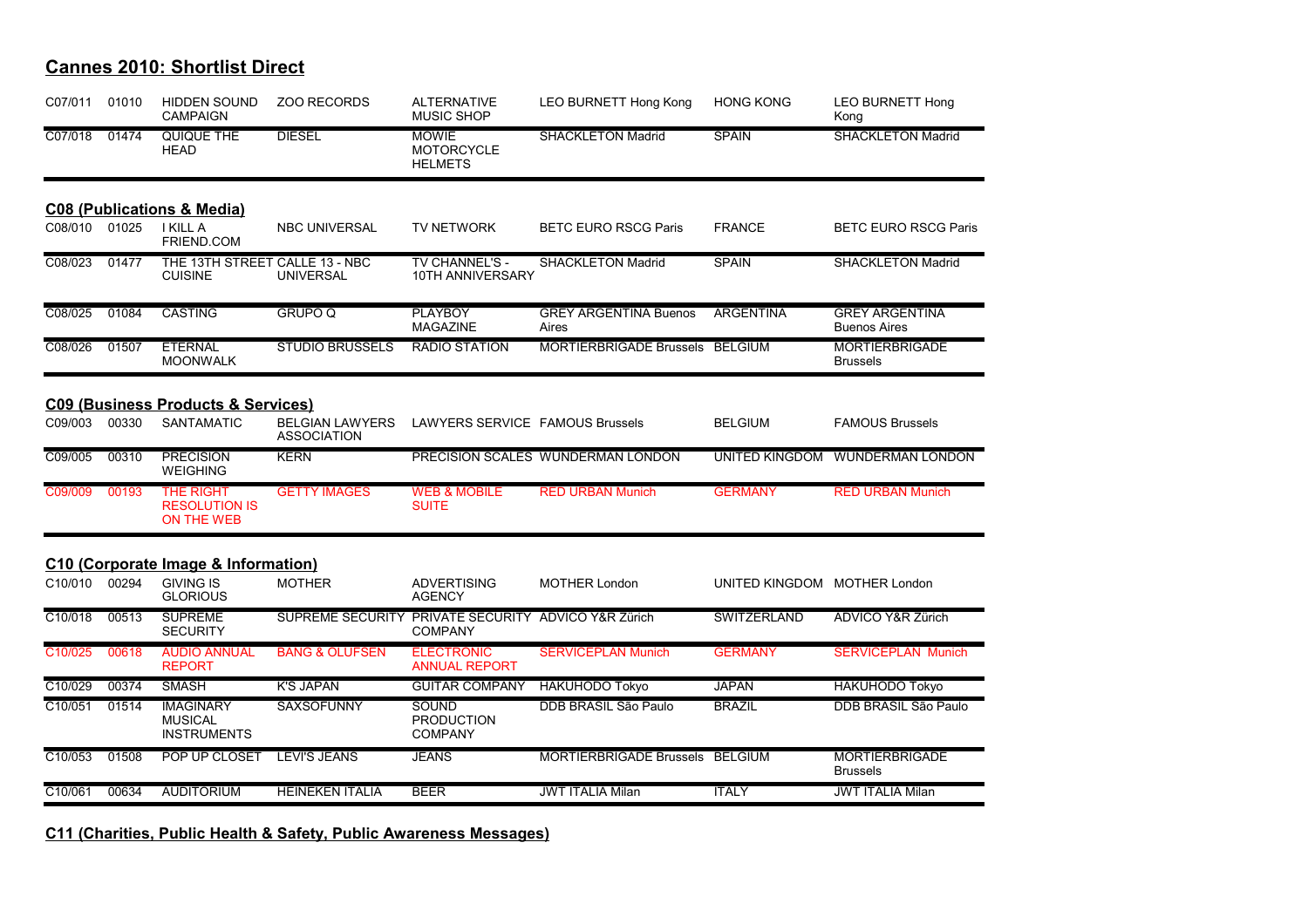| C11/009              | 00205 | SUPPORT SCENT GUIDE DOGS                                         | <b>AUSTRALIA</b>                                                                            | <b>BLIND</b>                                                   | SUPPORT FOR THE CLEMENGER BBDO<br><b>MELBOURNE</b> | <b>AUSTRALIA</b>               | <b>CLEMENGER BBDO</b><br><b>MELBOURNE</b>        |
|----------------------|-------|------------------------------------------------------------------|---------------------------------------------------------------------------------------------|----------------------------------------------------------------|----------------------------------------------------|--------------------------------|--------------------------------------------------|
| C11/029              | 00400 | THE CHANGING<br><b>FACE</b>                                      | <b>PROJECT CONCERN</b><br><b>INTERNATIONAL</b>                                              | ANTI-DOMESTIC<br><b>VIOLENCE</b><br><b>CAMPAIGN</b>            | <b>OGILVY CAPE TOWN</b>                            | <b>SOUTH AFRICA</b>            | <b>OGILVY CAPE TOWN</b>                          |
| C11/031              | 00532 | THE HERO                                                         | <b>RADIOTJÄNST</b>                                                                          | <b>BROADCASTING</b><br><b>TAX PAYMENT</b><br><b>AWARENESS</b>  | <b>DRAFTFCB Stockholm</b>                          | <b>SWEDEN</b>                  | <b>DRAFTFCB Stockholm</b>                        |
| C11/032              | 00561 | <b>CHILD SOLDIERS</b>                                            | <b>OHNE RÜSTUNG</b><br><b>LEBEN</b>                                                         | <b>CHILD SOLDIER</b><br><b>DONATION APPEAL</b>                 | <b>JUNG von MATT Hamburg</b>                       | <b>GERMANY</b>                 | <b>JUNG von MATT</b><br>Hamburg                  |
| C11/041              | 00732 | <b>THE</b><br>A MOVIE YOU<br><b>WILL NEVER SEE</b>               | <b>MINISTRY OF</b><br>SOUNDTRACK OF CULTURE OF COSTA LITERATURE<br><b>RICA &amp; SINABI</b> | <b>COSTA RICAN</b>                                             | <b>JWT COSTA RICA San José</b>                     | <b>COSTA RICA</b>              | <b>JWT COSTA RICA San</b><br>José                |
| C11/047              | 00811 | <b>THE TEAM</b><br><b>CHALLENGE -</b><br>7500                    | <b>SWEDISH ARMED</b><br><b>FORCES</b>                                                       | <b>RECRUITMENT</b><br><b>SCHEME</b>                            | <b>DDB STOCKHOLM</b>                               | <b>SWEDEN</b>                  | <b>DDB STOCKHOLM</b>                             |
| C11/067              | 00909 | <b>MY FIRST BOOK</b><br><b>PROJECT</b>                           | <b>GLOBAL LITERACY</b><br><b>PROJECT</b>                                                    | LITERACY PROJECT JWT CAPE TOWN                                 |                                                    | <b>SOUTH AFRICA</b>            | <b>JWT CAPE TOWN</b>                             |
| C11/068              | 00928 | HOW U FEELIN?                                                    | <b>NSPCC</b>                                                                                | <b>CHILDLINE</b><br><b>CHILDREN'S</b><br><b>CHARITY</b>        | SAATCHI & SAATCHI London UNITED KINGDOM            |                                | <b>SAATCHI &amp; SAATCHI</b><br>London           |
| C11/069              | 01540 | THE SOAP OF<br><b>YOUR CHOICE</b>                                | <b>SPIEGEL ONLINE</b>                                                                       | <b>PARTICIPATION IN</b><br><b>THE GENERAL</b><br>ELECTION 2009 | <b>INTERPOL+- Berlin</b>                           | <b>GERMANY</b>                 | <b>INTERPOL+- Berlin</b>                         |
| C11/080              | 00652 | <b>START THINKING</b><br><b>SOLDIER</b>                          | <b>BRITISH ARMY/C.O.I</b>                                                                   | <b>BRITISH ARMY</b><br><b>RECRUITMENT</b>                      | <b>PUBLICIS London</b>                             | UNITED KINGDOM PUBLICIS London |                                                  |
| C11/084              | 01245 | <b>CHOOSE A</b><br><b>DIFFERENT</b><br><b>ENDING</b>             | THE METROPOLITAN ANTI-KNIFE CRIME<br><b>POLICE</b>                                          | <b>CAMPAIGN</b>                                                | <b>ABBOTT MEAD VICKERS</b><br><b>BBDO London</b>   | <b>UNITED KINGDOM</b>          | <b>ABBOTT MEAD VICKERS</b><br><b>BBDO London</b> |
| C11/092              | 00385 | <b>SUN SOUND</b>                                                 | THE CANCER<br><b>COUNCIL</b>                                                                | <b>SKIN CANCER</b><br><b>PREVENTION</b>                        | <b>THREE DRUNK MONKEYS</b><br>Sydney               | <b>AUSTRALIA</b>               | <b>THREE DRUNK</b><br><b>MONKEYS Sydney</b>      |
| C11/094              | 00802 | <b>GET A NEW</b><br>PERSPECTIVE ON OF MILITARY<br><b>HISTORY</b> | <b>DITSONG: MUSEUM</b><br><b>HISTORY</b>                                                    | <b>WORLD WAR ONE</b><br><b>EXHIBIT</b>                         | <b>IRELAND/DAVENPORT</b><br>Johannesburg           | <b>SOUTH AFRICA</b>            | <b>IRELAND/DAVENPORT</b><br>Johannesburg         |
| C11/097              | 00674 | <b>LIVE RESCUE</b>                                               | <b>COASTGUARD NZ</b>                                                                        | <b>SERVICES</b>                                                | SEARCH & RESCUE DDB NEW ZEALAND<br>Auckland        | <b>NEW ZEALAND</b>             | <b>DDB NEW ZEALAND</b><br>Auckland               |
| $\overline{C11/105}$ | 01478 | <b>CAPABLE</b>                                                   | <b>ONCE FOUNDATION</b><br>& FSC INSERTA                                                     | <b>DISABILITY</b><br><b>AWARENESS</b><br><b>CAMPAIGN</b>       | <b>SHACKLETON Madrid</b>                           | <b>SPAIN</b>                   | <b>SHACKLETON Madrid</b>                         |

| D01/01' | 00350 | HIG  | RONIC<br>ARIS<br>. . | ERNC<br>. INF!<br>JAN' | USA<br>WIF<br>=NNF<br>ำ FN+k.<br>חרי<br>TIS | -NNEL<br>Λ/II<br>$1 - 11 + K$ |
|---------|-------|------|----------------------|------------------------|---------------------------------------------|-------------------------------|
|         |       | HELL |                      | VIDI<br>AML            |                                             | Portland                      |